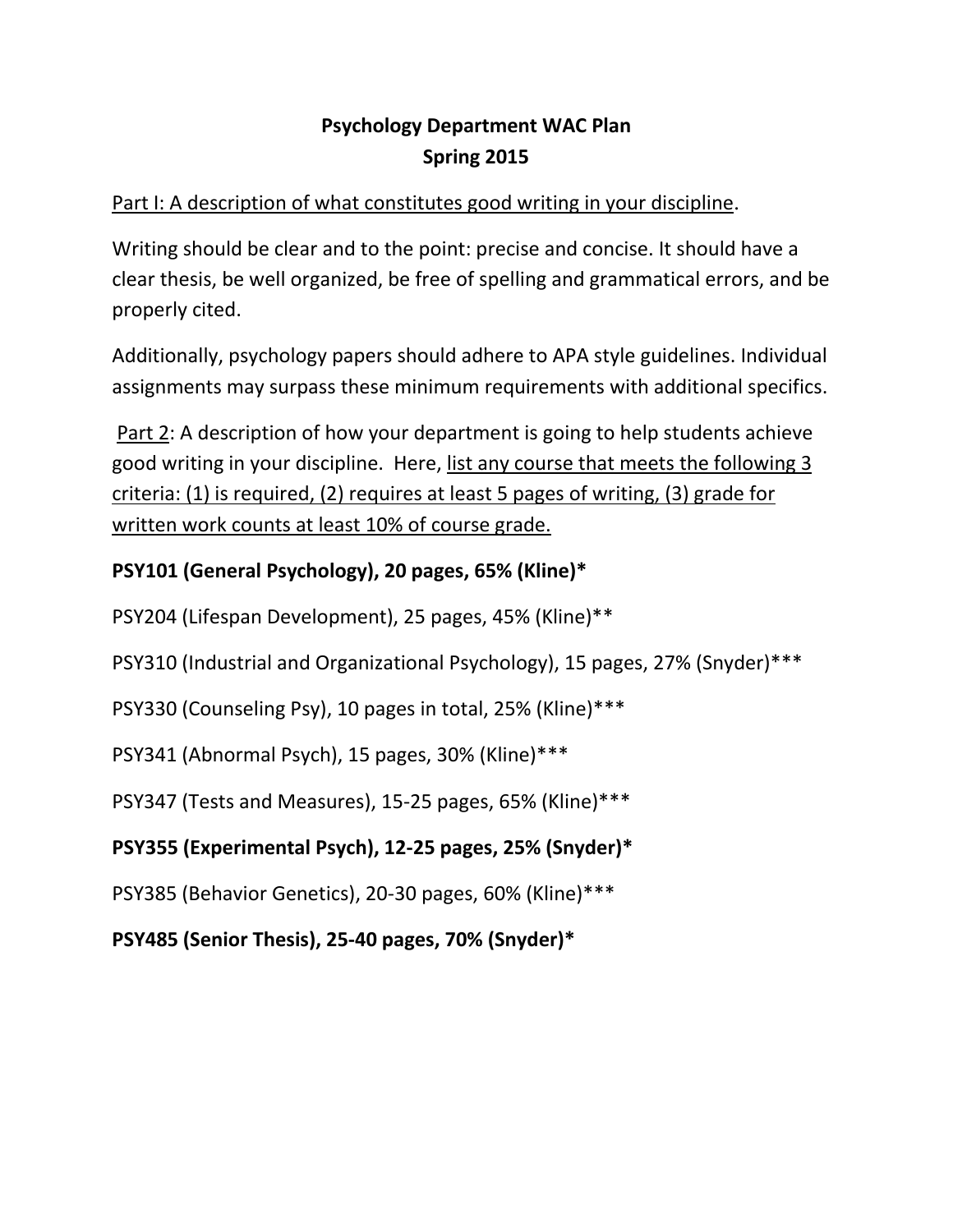NB: Regarding the criteria that the course be "required," \* courses are required of all psychology majors, \*\* courses are options among a shorter list of possible required courses for psychology majors, and \*\*\* are from the general electives, of which some must be taken by psychology majors to fulfill the minimum number of psychology credits for the major. So in other words all psychology majors will take \* courses, many will take \*\* courses, and some will take \*\*\* courses.

Part 3: Include any rubrics used in the courses listed in part 2.

Rubrics attached.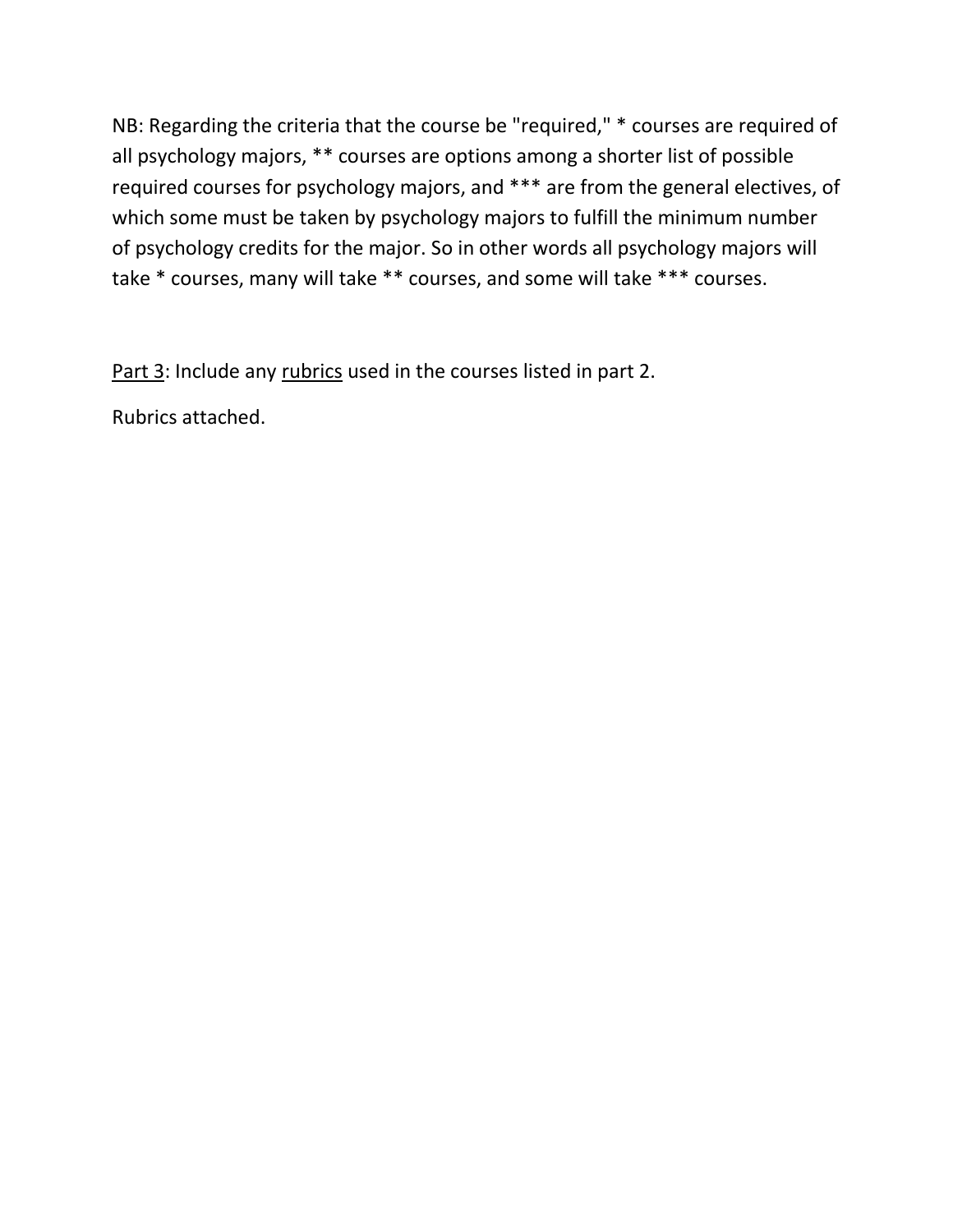#### Rubric for Research Paper

This paper should be written in the style of a psychology journal article using APA style. Look at some of the articles from your literature review for exemplars. There is no need to cut and paste or include the results, I already have them. Just put Results and then say see attached.

#### Introduction 35%

- Use your 5 articles from literature review
- Tie them to our study question
- Tell our study question
- Clearly ties our study question to your articles

#### Methods 25%

- Describe subject characteristics
- Describe the measures
- Tell the procedures fully and honestly

#### Discussion 40%

- Describe our results, especially referencing the
	- o Histograms
- Interpret our results, what do they mean
- What is important about our results
- What are the main findings
- Anything surprising
- Compare and contrast our results with those from literature review
- Describe the weaknesses and limitations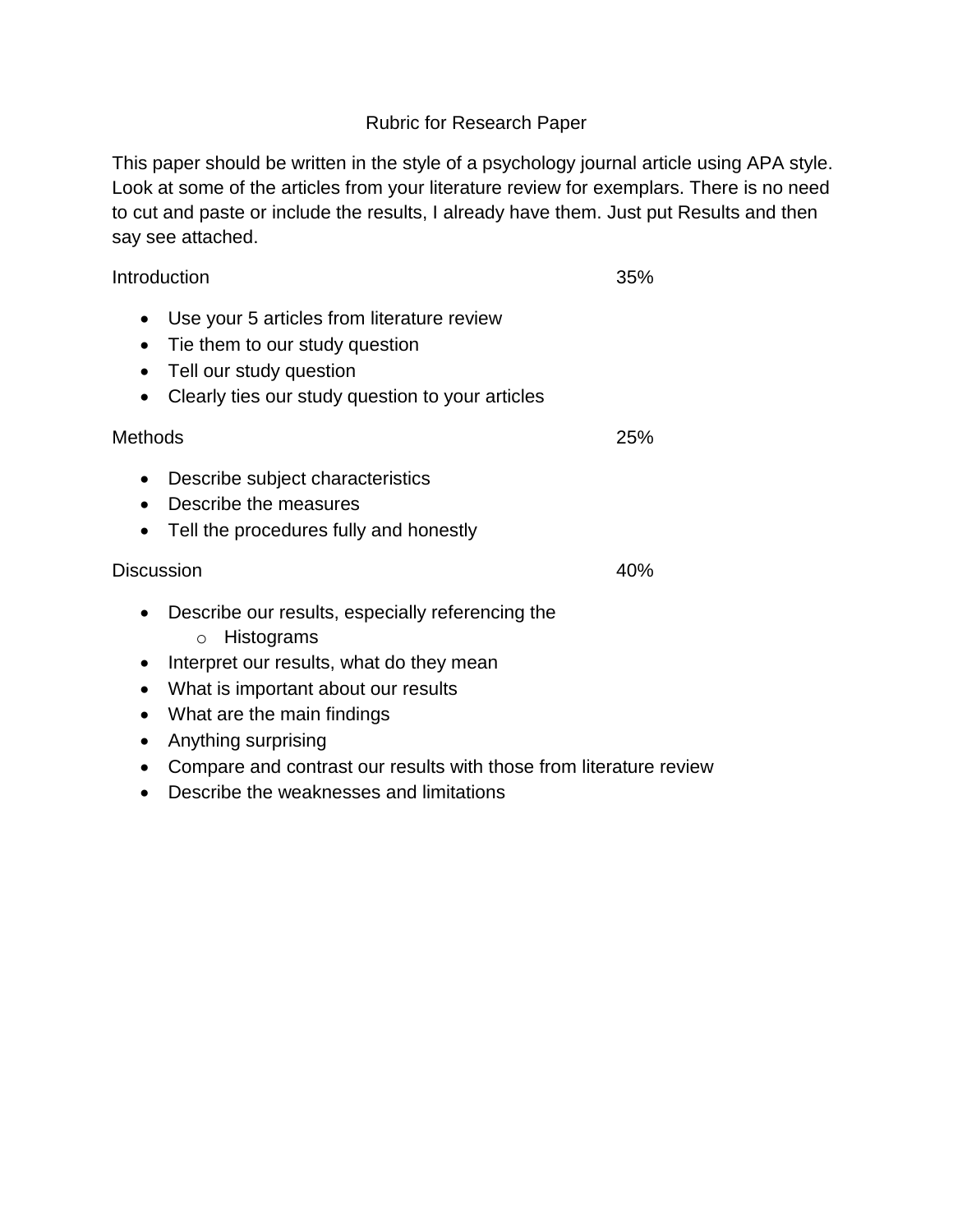#### **Rubric for Zombie Project**

|    | 1. Paper 5 page minimum                                     |     |  |  |  |  |
|----|-------------------------------------------------------------|-----|--|--|--|--|
| 2. | Proper APA style citation for references                    |     |  |  |  |  |
|    | 3. Use of sources other than class notes/schlozman          |     |  |  |  |  |
|    | 4. Coverage of brain regions is comprehensive               |     |  |  |  |  |
|    | a. Supported by references                                  |     |  |  |  |  |
|    | b. Use of disease examples/animal studies                   | 15% |  |  |  |  |
|    | 5. Coverage of Neurotransmitters                            |     |  |  |  |  |
|    | a. Neurotransmitters related to traits                      |     |  |  |  |  |
|    | b. Neurotransmitter systems                                 | 15% |  |  |  |  |
|    | c. Supported by references                                  |     |  |  |  |  |
|    | 6. Coverage of hormones                                     |     |  |  |  |  |
|    | a. Supported by references                                  |     |  |  |  |  |
|    | b. Examples                                                 | 15% |  |  |  |  |
|    | 7. Paper is well organized and uses proper spelling/grammar | 10% |  |  |  |  |

The purpose of this paper is to describe the way that our brain, neurotransmitters, and hormones relate to behavior using Zombies as a descriptive mechanism. A minimum paper for a C would have repeated what Schlozman talked about and not much more. To move up to B and A level you will need to go beyond Schlozman. You should talk about Neurotransmitter systems (i.e. the dopaminergic system), hormones (i.e. Leptin), and provide evidence for these (and the brain parts) by referring to diseases that mimic these symptoms (i.e. Parkinson's disease) and research that sheds light on functionality. In my experience, most A papers were approximately 10 pages in total length due to the extra information they put into it. I suggest using the following video as a tool, look at the description of the video and it will list the lyrics which tell the function of every important part of the brain : http://youtu.be/vYwOtTMUz0c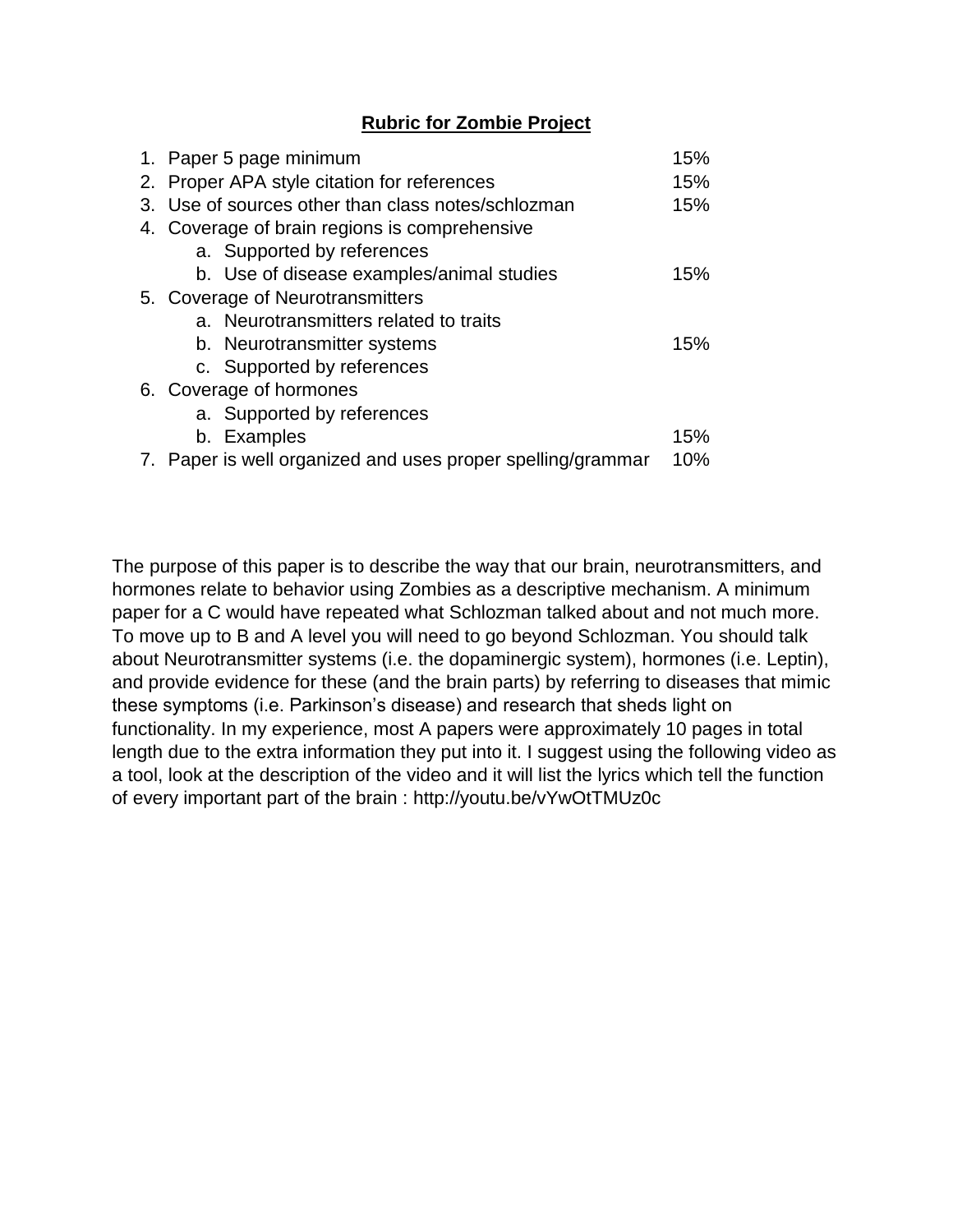# Rubric for Counseling Psychology Paper

|                                                                                                                   | lent | Excel Good     | Fair | Poor           | N/A |
|-------------------------------------------------------------------------------------------------------------------|------|----------------|------|----------------|-----|
| Paper meets minimum length requirements                                                                           | 5    | $\overline{4}$ | 3    | $\overline{2}$ |     |
| Paper is free of grammatical and spelling errors                                                                  | 5    | $\overline{4}$ | 3    | $\overline{2}$ |     |
| Paper includes homework assignments                                                                               | 5    | $\overline{4}$ | 3    | $\overline{2}$ |     |
| Paper includes assessment mechanism for determining treatment<br>effectiveness                                    | 5    | $\overline{4}$ | 3    | $\overline{2}$ |     |
| Paper includes an interpretation of the case and problem based on<br>the discussion                               | 10   | 8              | 5    | $\overline{2}$ |     |
| Paper clearly and exhaustively links at least one therapeutic<br>orientation to the case                          | 10   | 8              | 5    | $\overline{2}$ |     |
| Paper gives examples and directions on how the therapy will occur,<br>look and feel during the course of therapy. | 10   | 8              | 5    | $\overline{2}$ |     |

Total possible: 50

 $\frac{\ }{1}$ /50

Comments: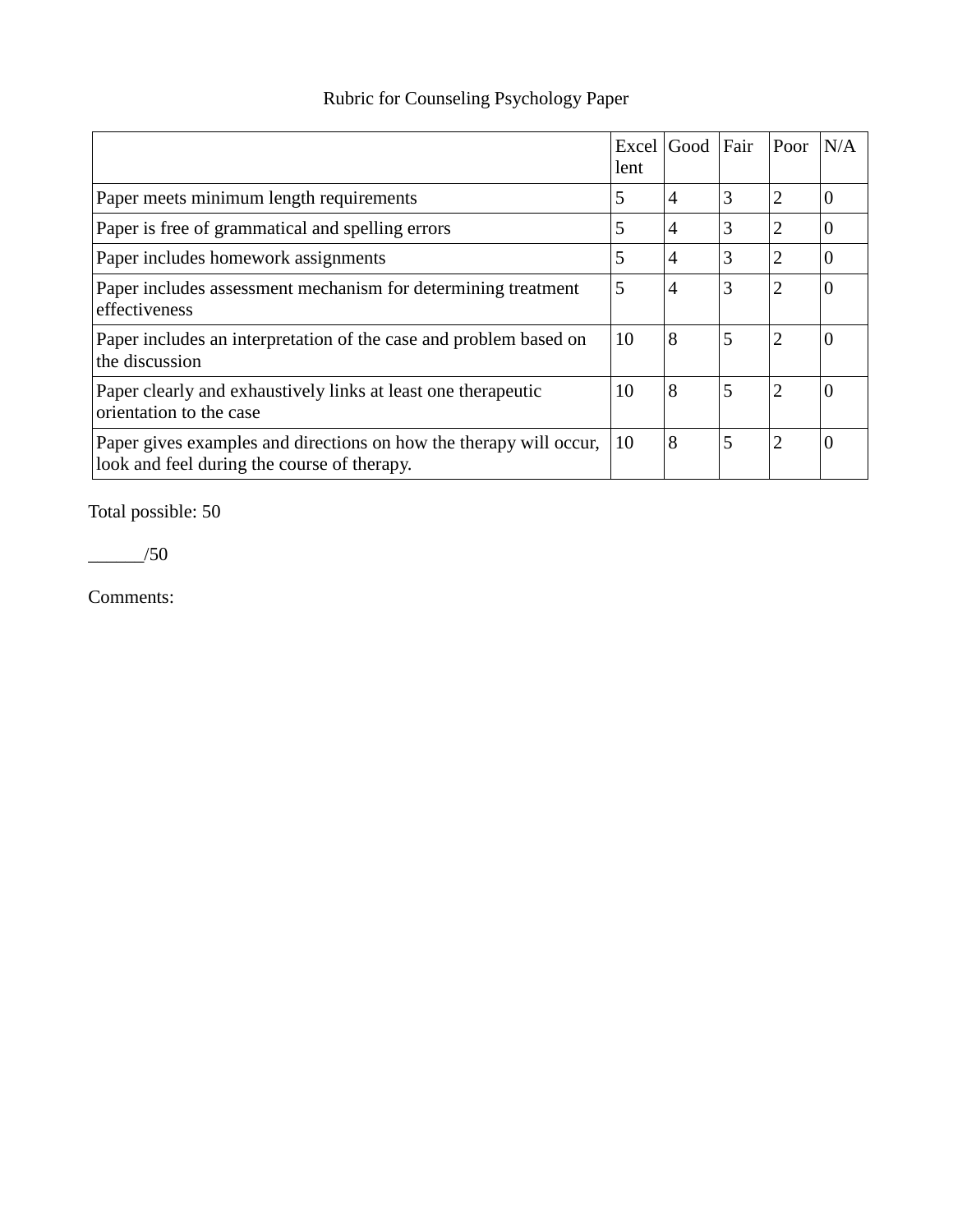#### Treatment Paper Rubric Abnormal

| References are properly cited and listed                                                                                                                      | 10 |
|---------------------------------------------------------------------------------------------------------------------------------------------------------------|----|
| Used primary sources in addition to the<br>textbook and class notes                                                                                           | 10 |
| Paper is logically organized                                                                                                                                  | 20 |
| Paper links at least one disorder to one<br>treatment                                                                                                         | 10 |
| Paper demonstrates original thought, not<br>simply facts from other sources. This<br>includes an evaluation of the treatment(s),<br>a personal opinion of it. | 50 |

This paper should begin with one of two approaches. Either look in depth at a treatment and evaluate its effectiveness with different disorders or look at a single disorder and evaluate treatments associated with it. I want you to use more sources than simply your textbook and lecture notes (make sure to cite them). I would also like to see some organization to the paper that the thoughts flow logically from one to the next. Mainly, I am looking for some original thoughts about this topic. As an example, you could simply list the medications that are effective for depression but I would instead like to see what they imply and how that has panned out. (SSRI's indicate dysfunction in the Serotonin system but the fact that they raise serotonin levels immediately but take so long to work indicate something else is going on…..).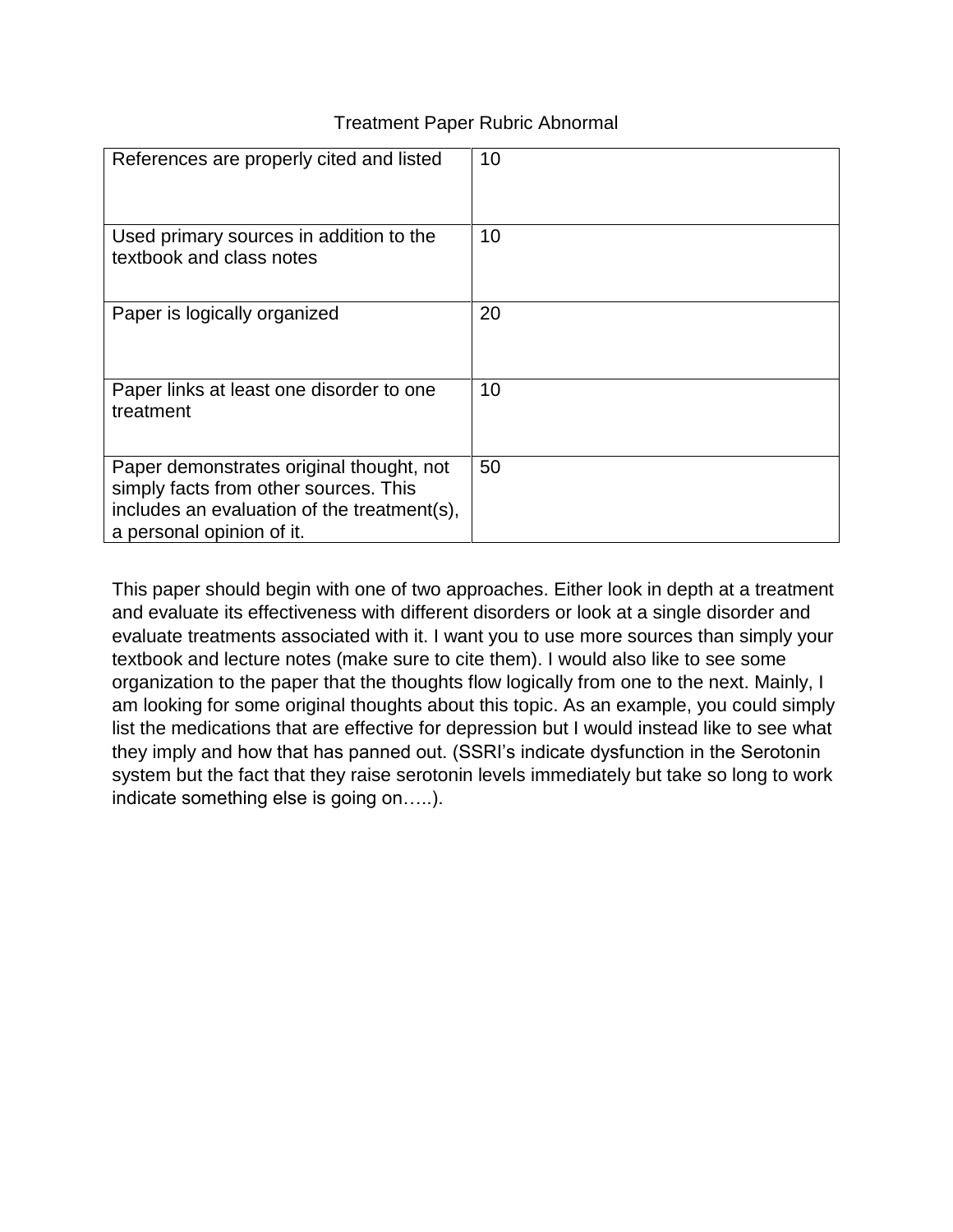|                                                                                                | Exc<br>elle | Go<br>od | Fair Poo | r                           | N <sub>0</sub><br>Proj |
|------------------------------------------------------------------------------------------------|-------------|----------|----------|-----------------------------|------------------------|
|                                                                                                | nt          |          |          |                             | ect                    |
| Student described the nature of the test including format, scaling etc.                        | 5           | 4        | 3        | 2                           | 0                      |
| Student described the test results                                                             | 5           | 4        | 3        | $\overline{2}$              | 0                      |
| Student explained the interpretation of the results                                            | 5           | 4        | 3        | 2                           | 0                      |
| Students described how they perceive the results compared to how they<br>understand themselves | 5           | 4        | 3        | 2                           | 0                      |
| Students indicated their personal evaluation of the test                                       | 5           | 4        | 3        | $\mathcal{D}_{\mathcal{L}}$ | 0                      |
|                                                                                                |             |          |          |                             |                        |
| Total Possible $= 25$                                                                          |             |          |          |                             |                        |

### Rubric for Papers on Tests in Class